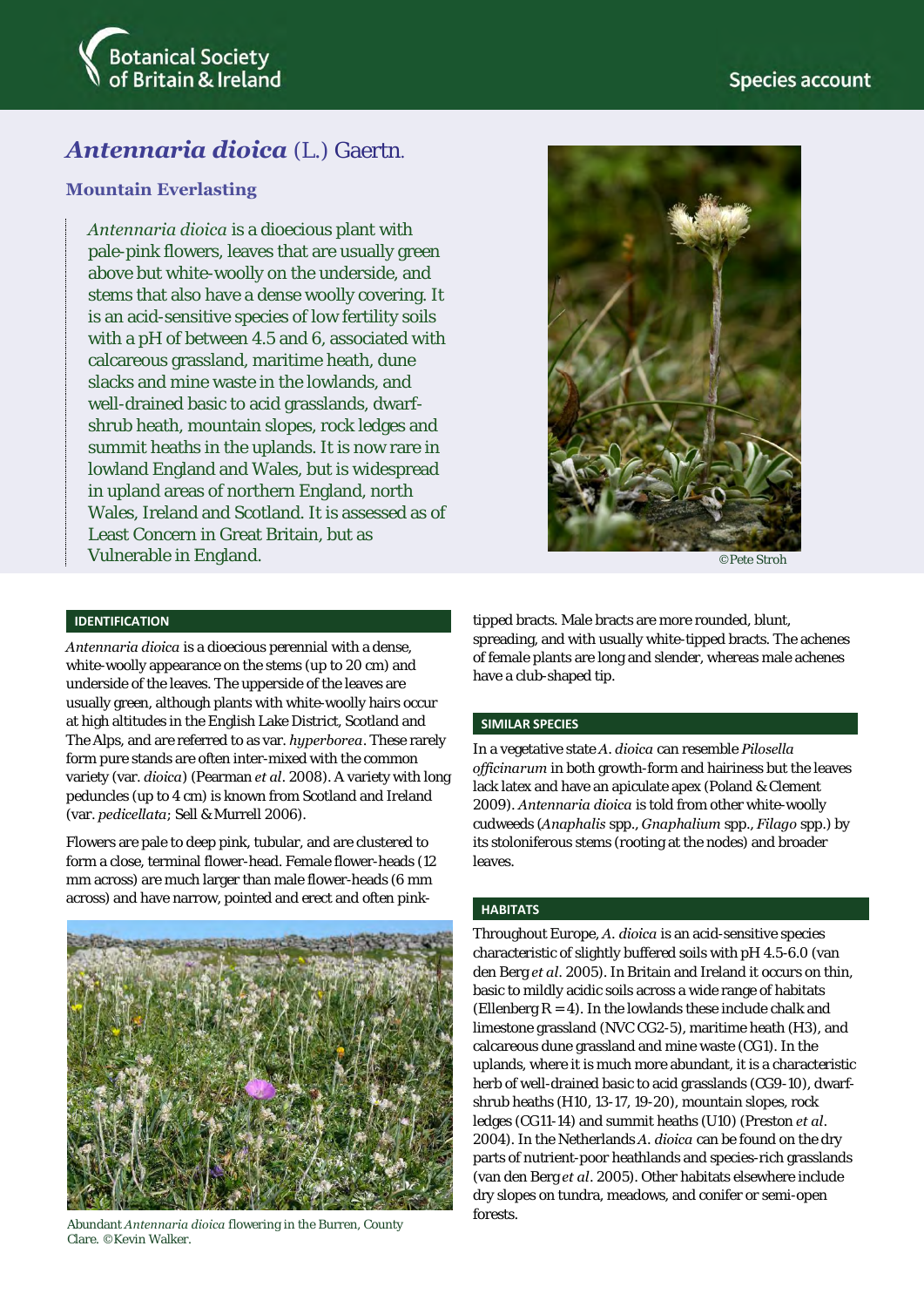# *Antennaria dioica* (L.) Gaertn.

#### **BIOGEOGRAPHY**

*A.dioica* is a Boreo-temperate species, distributed widely across temperate and arctic regions of Eurasia, extending from Britain to Japan (including Kazakhstan, Mongolia, Russia, China) and North America, where it is confined to Alaska (western Aleutian Islands).

In Britain and Ireland, *A. dioica* is relatively common in upland areas of northern England, north Wales, the Highlands and Islands of Scotland and Ireland, but is now very rare in most of England and Wales. Most populations (c.70%) occur below 400 m, but it ascends to 1071 m in Easterness (Mam Sodhail) and to 2700m in China.

In England, Wales and Europe, *A. dioica* has suffered serious declines. For instance, it is now extinct in Northumberland, 28 sites having been lost in the last 40 years (A.J. Richards pers. comm.). The regional population structure is now dominated by a few large and dense populations, and a majority of small, often single sex populations that comprise one or a few genets (Eriksson 1997). As a consequence it is seriously threatened in many countries including Norway (Asdal 2005), Finland (Von Numers & Korvenpää 2007; Rassi *et al*. 2010), Hungary (Gergely 2007), Holland (van den Berg et al. 2005) and is now extinct in Belgium (Quentin Groom, pers. comm.) and Luxembourg (Colling 2005).

#### **ECOLOGY**

*A. dioica* is a perennial, dioecious herb, flowering between June and July in north-western Europe. Each genet may



produce one to several ramets by clonal growth of surfacecreeping stolons that root at the nodes. These can form dense patches, but more often they are intermingled with other species in the community (Eriksson 1997). Leaves are wintergreen, and genets flower, producing up to one shoot per ramet. Achenes are small (0.05 mg) with a pappus and dispersed over short distances in early-to mid-July (Eriksson 1997). The seeds appear to have very poor colonization ability, and in seeding experiments *A. dioica* only recruited under disturbed conditions (Eriksson 1997).

*A. dioica* forms part of a complex of species in which apomictic forms occur, especially in arctic and alpine habitats in North America (Bayer & Stebbins 1987). Although Clapham *et al.* (1962) state that *A. dioica* is apomictic, most British and Irish populations consist of intermingled male and female plants suggesting that normal sexual reproduction occurs (Kay & Stevens 1986), as in North America, where only sexual diploid plants are known (*2n* = 28; Bayer & Stebbins 1987).

Hermaphrodites have been reported from some European populations (e.g. Ubisch 1936), but would appear to be rare. The overall genet sex-ratio of populations is usually strongly female-biased, although this can vary markedly between populations and years (Varga & Kytöviita 2011).

In Finland, the flowering sex-ratio frequency is much more variable and possibly climatically controlled, where increased male flowering correlates with warmer February temperatures (Varga & Kytöviita 2011). In addition, a small proportion of plants have been shown to change sex (sex lability) (Varga & Kytöviita 2011). Although there appears to be no difference in the flowering frequency between sexes, males produce around twice as many shoots and flowers than females and have much heavier inflorescences (Varga & Kytöviita 2011). However, the overall cost of reproduction would appear to be similar between the sexes, unlike many other dioecious species where females invest more heavily in reproduction.

*A. dioica* is pollinated by generalist insects from several orders including Lepidoptera, Hymenoptera, Diptera and Coleoptera (Varga & Kytöviita 2011). In Scotland, it has also been observed as a nectar source for adults of several species of microlepidoptera (Heckford 2001).

Roots of *A. dioica* are colonized by a range of symbiotic arbuscular mycorrhizal fungi, and experimental studies have shown that infection has a significant positive effect on vegetative performance and plant growth under a range of conditions (Varga & Kytöviita 2008, 2011). This is especially the case for soils with a higher pH (c.6), as the presence of the fungi increases the amount of soil phosphorous available for plant growth (Varga & Kytöviita 2010). Similarly, mycorrhizal plants with moderate watering-regimes produced more biomass and ramets than mycorrhizal plants under a low water regime, whereas the opposite was found for nonmycorrhizal plants which were generally much smaller (Varga & Kytöviita 2008). Overall there appears to be no difference in infection levels between males and females, nor does sex affect the amount of resources supplied to the fungal symbiont or responses to environmental conditions (e.g. pH or water-regime; Varga & Kytöviita 2008, 2011). Distribution of *Antennaria dioica* in Great Britain and Ireland.